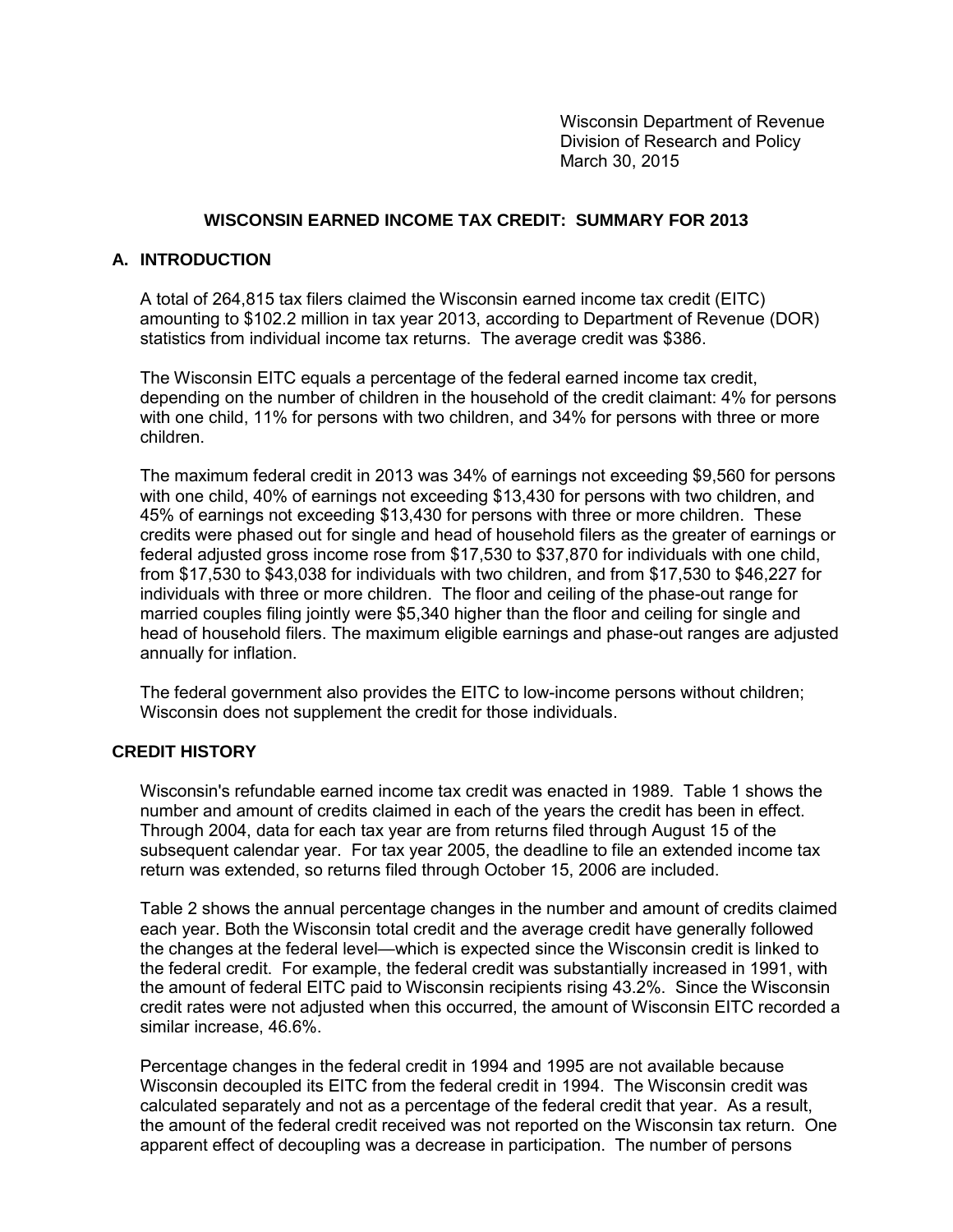claiming the Wisconsin EITC was lower in 1994, when the credit was decoupled, than in 1993. Participation rebounded sharply in 1995, surging 11.5%, when the credit was once again based on the federal credit.

The number of Wisconsin EITC recipients and the amount claimed declined in the late 1990s, but both have increased since then. In 2009, the number of recipients and the amount of credits surged again due to an increase in the credit rate for individuals with three or more children and an increase in the eligible income range for married filers. In 2011 Wisconsin reduced the state credit for filers with two children from 14% of the federal credit to 11% of the federal credit. Wisconsin similarly reduced the state credit for filers with three or more children from 43% of the federal credit to 34% of the federal credit.

|                 |            | $1701$ $1203 - 2010$<br><b>Federal Credit</b> |         | Wisconsin            |         |
|-----------------|------------|-----------------------------------------------|---------|----------------------|---------|
| <b>Tax Year</b> | Number Of  | Amount*                                       | Average | <b>Credit Amount</b> | Average |
|                 | Recipients | $($$ thou)                                    | \$)     | $$$ thou)            | \$)     |
| 1989            | 126,511    | \$68,409.8                                    | \$541   | \$16,464.1           | \$130   |
| 1990            | 136,205    | 77,718.0                                      | 571     | 18,916.8             | 139     |
| 1991            | 153,194    | 111,255.2                                     | 726     | 27,725.0             | 181     |
| 1992            | 165,951    | 134,697.7                                     | 812     | 33,572.0             | 202     |
| 1993            | 172,425    | 153,726.5                                     | 892     | 38,652.1             | 224     |
| 1994            | 171,260    | N/A                                           | N/A     | 49,150.1             | 287     |
| 1995            | 191,019    | 287,033.7                                     | 1,503   | 54,750.6             | 287     |
| 1996            | 195,980    | 332,449.8                                     | 1,696   | 58,177.5             | 297     |
| 1997            | 194,023    | 344,338.8                                     | 1,775   | 60,760.8             | 313     |
| 1998            | 189,102    | 342,960.1                                     | 1,814   | 59,932.8             | 317     |
| 1999            | 185,442    | 339,062.5                                     | 1,828   | 59,057.7             | 318     |
| 2000            | 185,499    | 342,729.6                                     | 1,848   | 59,075.7             | 318     |
| 2001            | 189,586    | 355,624.2                                     | 1,876   | 60,346.8             | 318     |
| 2002            | 210,624    | 410,860.2                                     | 1,951   | 69,029.2             | 328     |
| 2003            | 214,164    | 423,617.1                                     | 1,978   | 69,765.9             | 326     |
| 2004            | 216,707    | 445,730.6                                     | 2,057   | 73,482.6             | 339     |
| 2005            | 223,518    | 478,468.8                                     | 2,141   | 78,831.0             | 353     |
| 2006            | 227,497    | 506,355.6                                     | 2,226   | 83,193.4             | 366     |
| 2007            | 236,691    | 550,017.1                                     | 2,324   | 89,549.0             | 378     |
| 2008            | 243,131    | 585,144.5                                     | 2,407   | 95,848.1             | 394     |
| 2009            | 273,939    | 708,646.4                                     | 2,587   | 127,868.2            | 466     |
| 2010            | 268,612    | 691,981.9                                     | 2,576   | 124,032.5            | 462     |
| 2011            | 268,171    | 711,117.2                                     | 2,652   | 100,854.0            | 376     |
| 2012            | 264,831    | 713,823.4                                     | 2,695   | 99,550.1             | 376     |
| 2013            | 264,815    | \$735,419.1                                   | \$2,777 | \$102,233.2          | \$386   |

| TARI F 1                                                 |
|----------------------------------------------------------|
| FEDERAL AND STATE EARNED INCOME TAX CREDITS IN WISCONSIN |
| TAX YEARS 1989 - 2013                                    |

\* For taxpayers with Wisconsin EITC only. Data on federal credits for other taxpayers, in particular, persons without children, are not reported on Wisconsin tax returns.

N/A: Not available because the Wisconsin credit was calculated separately from the federal credit in 1994. As a result, the amount of federal credit was not recorded on the Wisconsin tax return in 1994.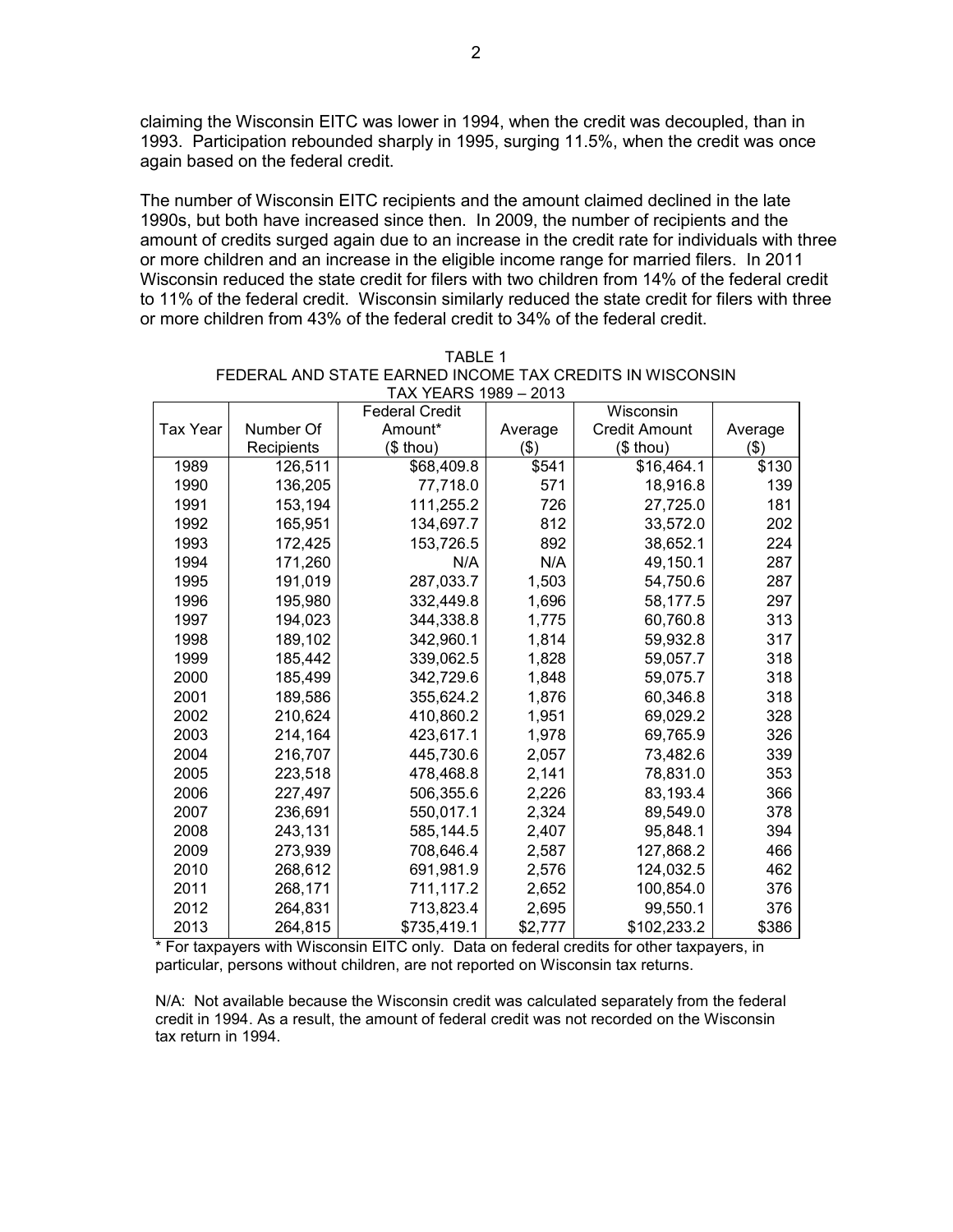|                 |            | <b>Federal Credit</b> |           | Wisconsin            |         |
|-----------------|------------|-----------------------|-----------|----------------------|---------|
| <b>Tax Year</b> | Number Of  | Amount*               | Average   | <b>Credit Amount</b> | Average |
|                 | Recipients | $($$ thou)            | \$)       | $$$ thou)            | $($ \$) |
| 1989-1990       | 7.7%       | 13.6%                 | 5.5%      | 14.9%                | 6.7%    |
| 1990-1991       | 12.5       | 43.2                  | 27.3      | 46.6                 | 30.3    |
| 1991-1992       | 8.3        | 21.1                  | 11.8      | 21.1                 | 11.8    |
| 1992-1993       | 3.9        | 14.1                  | 9.8       | 15.1                 | 10.8    |
| 1993-1994       | $-0.7$     | <b>NA</b>             | <b>NA</b> | 27.2                 | 28.0    |
| 1994-1995       | 11.5       | <b>NA</b>             | <b>NA</b> | 11.4                 | $-0.1$  |
| 1995-1996       | 2.6        | 15.8                  | 12.9      | 6.3                  | 3.6     |
| 1996-1997       | $-1.0$     | 3.6                   | 4.6       | 4.4                  | 5.4     |
| 1997-1998       | $-2.5$     | $-0.4$                | 2.2       | $-1.4$               | 1.2     |
| 1998-1999       | $-1.9$     | $-1.1$                | 0.8       | $-1.5$               | 0.3     |
| 1999-2000       | 0.0        | 1.1                   | 1.1       | 0.0                  | 0.0     |
| 2000-2001       | 2.2        | 3.8                   | 1.5       | 2.2                  | $-0.1$  |
| 2001-2002       | 11.1       | 15.5                  | 4.0       | 14.4                 | 3.1     |
| 2002-2003       | 1.7        | 3.1                   | 1.4       | 1.1                  | $-0.6$  |
| 2003-2004       | 1.2        | 5.2                   | 4.0       | 5.3                  | 4.0     |
| 2004-2005       | 3.1        | 7.3                   | 4.1       | 7.3                  | 4.0     |
| 2005-2006       | 1.8        | 5.8                   | 4.0       | 5.5                  | 3.7     |
| 2006-2007       | 4.0        | 8.6                   | 4.4       | 7.6                  | 3.3     |
| 2007-2008       | 2.7        | 6.4                   | 3.6       | 7.0                  | 4.2     |
| 2008-2009       | 12.7       | 21.1                  | 7.5       | 33.4                 | 18.3    |
| 2009-2010       | $-1.9$     | $-2.4$                | $-0.4$    | $-3.0$               | $-0.9$  |
| 2010-2011       | $-0.2$     | 2.8                   | 3.0       | $-18.7$              | $-18.6$ |
| 2011-2012       | $-1.2$     | 0.4                   | 1.6       | $-1.3$               | 0.0     |
| 2012-2013       | $-0.0%$    | 3.0%                  | 3.0%      | 2.7%                 | 2.7%    |

| TARI F 2                                                 |
|----------------------------------------------------------|
| FEDERAL AND STATE EARNED INCOME TAX CREDITS IN WISCONSIN |
| ANNUAL PERCENTAGE CHANGES. TAX YEARS 1989 - 2013         |

\* For taxpayers with Wisconsin EITC only. Data on federal credits for other taxpayers, in particular, persons without children, are not reported on Wisconsin tax returns.

N/A: Not available because the Wisconsin credit was calculated separately from the federal credit in 1994. As a result, the amount of federal credit was not recorded on the Wisconsin tax return in 1994.

### **CREDITS BY FILING STATUS**

Table 3 reports the number of 2013 EITC recipients, the number of children they have, and the amount of credits they receive by filing status and number of children. As the table shows, most recipients are unmarried. About 60% of claimants are heads of household, that is, single persons with children who are considered dependents for tax purposes, and about 11% are single filers who do not claim their children as dependents on their tax returns, typically because the non-custodial parent is allowed the dependency claim.

While married couples only comprise about 29% of the recipients, married couples received 33% of the credit, and their average credit of \$515 was substantially higher than the averages for heads of household (\$349) and single filers (\$243). Married couples had higher average credits and received a larger share of the total credit amount because a larger percentage of them had three or more children, which qualifies for the largest credit. Thirty-three percent of married claimants had three or more children compared to 7% for single claimants and 14% for head of household claimants.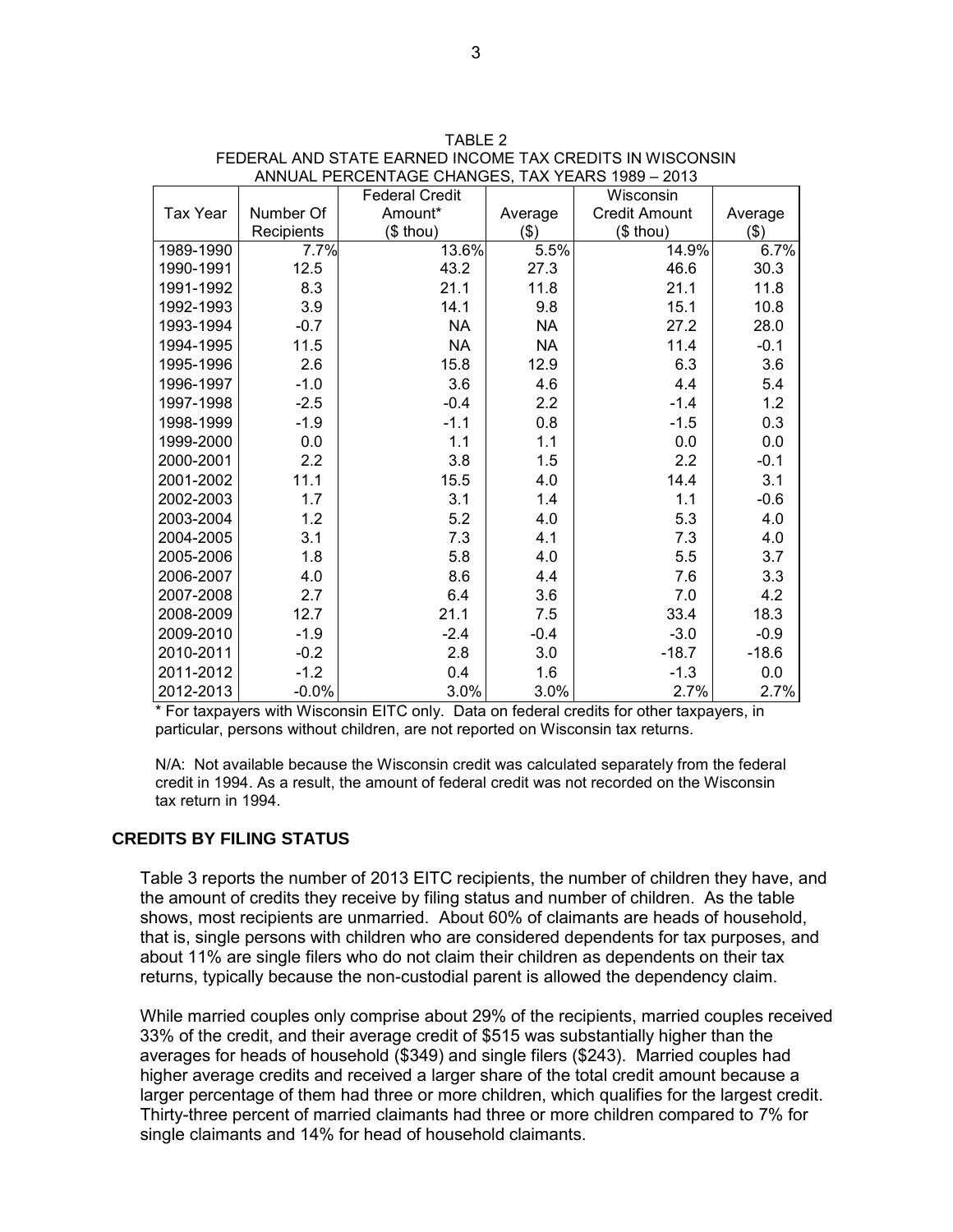| TABLE 3                                         |
|-------------------------------------------------|
| WISCONSIN EARNED INCOME TAX CREDIT CLAIMANTS    |
| BY FILING STATUS AND NUMBER OF DEPENDENTS. 2013 |

| Filing Status/           | Number of | % of   | Number of  | Total Amount  | % of    | Average |
|--------------------------|-----------|--------|------------|---------------|---------|---------|
| Number of Dependents     | Claimants | Total  | Dependents |               | Total   | Amount  |
| Single                   |           |        |            |               |         |         |
| 1 Dependent              | 20,487    | 7.7%   | 20,487     | \$1,924,063   | 1.9%    | \$94    |
| 2 Dependents             | 6,181     | 2.3%   | 12,362     | 2,386,102     | 2.3%    | 386     |
| 3 or More Dependents     | 2,008     | 0.8%   | 6,039      | 2,644,214     | 2.6%    | 1317    |
| Subtotal                 | 28,676    | 10.8%  | 38,888     | 6,954,379     | 6.8%    | 243     |
| <b>Head of Household</b> |           |        |            |               |         |         |
| 1 Dependent              | 88,501    | 33.4%  | 88,501     | 7,634,643     | 7.5%    | 86      |
| 2 Dependents             | 48,087    | 18.2%  | 96,174     | 18,220,359    | 17.8%   | 379     |
| 3 or More Dependents     | 21,615    | 8.2%   | 64,980     | 29,296,333    | 28.7%   | 1355    |
| Subtotal                 | 158,203   | 59.8%  | 249,655    | 55, 151, 335  | 54.0%   | 349     |
| <b>Married Joint</b>     |           |        |            |               |         |         |
| 1 Dependent              | 23,395    | 8.8%   | 23,395     | 1,828,715     | 1.8%    | 78      |
| 2 Dependents             | 28,527    | 10.8%  | 57,054     | 9,203,584     | $9.0\%$ | 323     |
| 3 or More Dependents     | 25,861    | 9.8%   | 78,250     | 29,037,547    | 28.4%   | 1123    |
| Subtotal                 | 77,783    | 29.4%  | 158,699    | 40,069,846    | 39.2%   | 515     |
| <b>All Filers</b>        |           |        |            |               |         |         |
| 1 Dependent              | 132,383   | 50.0%  | 132,383    | 11,387,421    | 11.1%   | 86      |
| 2 Dependents             | 82,795    | 31.3%  | 165,590    | 29,810,045    | 29.2%   | 360     |
| 3 or More Dependents     | 49,484    | 18.7%  | 149,269    | 60,978,094    | 59.7%   | 1232    |
| Total                    | 264,662   | 100.0% | 447,242    | \$102,175,560 | 100.0%  | \$386   |

Components may not sum to total due to rounding.

#### **CREDITS BY NUMBER OF DEPENDENTS**

Table 3 also shows that half of the filers claiming an earned income tax credit had one dependent (50.0%), while 31.3% had two, and 18.7% had three or more. Because Wisconsin provides substantially larger credits to larger families, 59.7% of the credit went to recipients with three or more children, 29.2% to those with two children, and 11.1% to those with one child

The effect of the Wisconsin adjustment for family size can also be seen by comparing the average credit, which was \$1,232 for those with three or more dependents, \$360 for those with two dependents, and \$86 for those with one dependent.

#### **CREDITS BY COUNTY**

Table 4 shows the number and amount of credits and the average credit for Wisconsin's 72 counties in 2013. Milwaukee County, the state's most populous county, had 62,916 credits totaling \$27.2 million and an average credit of \$433. That county accounted for 24% of all state EITC recipients and 27% of all credits paid. The second largest county, Dane, had 15,492 recipients claiming approximately \$5.6 million, for an average credit of \$360.

The county with the highest average credit was Menominee; its \$546 average was 42% higher than the state average of \$386 and \$93 higher than the \$453 average credit in Rusk County, which had the second highest average.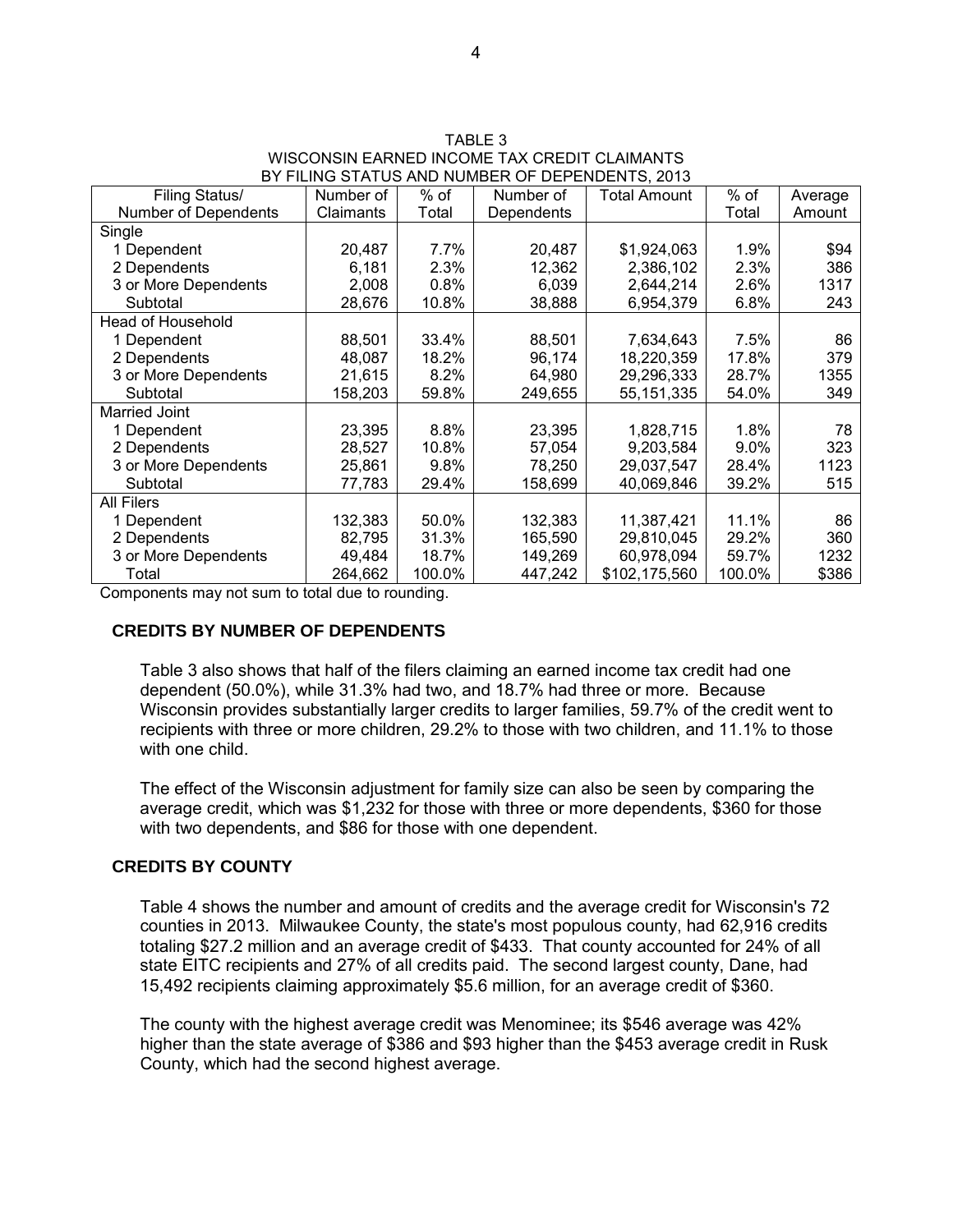TABLE 4 EARNED INCOME TAX CREDIT CLAIMANTS BY COUNTY, 2013

|                | Number of | Amount of   | Average     |              | Number of | Amount of     | Average     |
|----------------|-----------|-------------|-------------|--------------|-----------|---------------|-------------|
| County         | Claimants | Credit (\$) | Credit (\$) | County       | Claimants | Credit (\$)   | Credit (\$) |
| Adams          | 1,000     | \$400,632   | \$401       | Marinette    | 2,159     | \$769,109     | \$356       |
| Ashland        | 1,049     | 436,775     | 416         | Marquette    | 719       | 275,134       | 383         |
| Barron         | 2,581     | 1,002,922   | 389         | Menominee    | 520       | 284,163       | 546         |
| Bayfield       | 748       | 306,981     | 410         | Milwaukee    | 62,916    | 27,236,514    | 433         |
| <b>Brown</b>   | 12,332    | 4,582,962   | 372         | Monroe       | 2,406     | 930,199       | 387         |
| <b>Buffalo</b> | 650       | 259,165     | 399         | Oconto       | 1,671     | 595,585       | 356         |
| <b>Burnett</b> | 826       | 335,749     | 406         | Oneida       | 1,688     | 561,530       | 333         |
| Calumet        | 1,401     | 503,897     | 360         | Outagamie    | 7,705     | 2,764,976     | 359         |
| Chippewa       | 3,106     | 1,225,965   | 395         | Ozaukee      | 1,822     | 574,416       | 315         |
| Clark          | 1,509     | 659,092     | 437         | Pepin        | 308       | 118,901       | 386         |
| Columbia       | 2,482     | 809,146     | 326         | Pierce       | 1,238     | 405,000       | 327         |
| Crawford       | 903       | 384,147     | 425         | Polk         | 2,206     | 789,473       | 358         |
| Dane           | 15,492    | 5,570,780   | 360         | Portage      | 2,798     | 992,427       | 355         |
| Dodge          | 3,625     | 1,265,373   | 349         | Price        | 641       | 252,738       | 394         |
| Door           | 1,093     | 389,472     | 356         | Racine       | 10,608    | 4,358,111     | 411         |
| Douglas        | 2,151     | 794,261     | 369         | Richland     | 867       | 376,463       | 434         |
| Dunn           | 1,867     | 739,183     | 396         | Rock         | 9,216     | 3,467,937     | 376         |
| Eau Claire     | 4,550     | 1,621,702   | 356         | <b>Rusk</b>  | 866       | 392,125       | 453         |
| Florence       | 175       | 67,120      | 384         | Sauk         | 3,139     | 1,116,957     | 356         |
| Fond du Lac    | 4,250     | 1,573,034   | 370         | Sawyer       | 1,084     | 455,288       | 420         |
| Forest         | 570       | 229,833     | 403         | Shawano      | 2,175     | 896,477       | 412         |
| Grant          | 2,199     | 869,874     | 396         | Sheboygan    | 5,026     | 1,810,883     | 360         |
| Green          | 1,605     | 594,895     | 371         | St. Croix    | 2,801     | 973,222       | 347         |
| Green Lake     | 901       | 353,425     | 392         | Taylor       | 982       | 411,329       | 419         |
| lowa           | 1,119     | 423,915     | 379         | Trempealeau  | 1,454     | 544,945       | 375         |
| Iron           | 325       | 92,907      | 286         | Vernon       | 1,404     | 634,406       | 452         |
| Jackson        | 1,074     | 399,534     | 372         | Vilas        | 1,078     | 394,760       | 366         |
| Jefferson      | 3,404     | 1,175,993   | 345         | Walworth     | 4,454     | 1,740,956     | 391         |
| Juneau         | 1,526     | 635,797     | 417         | Washburn     | 949       | 383,957       | 405         |
| Kenosha        | 8,230     | 3,172,346   | 385         | Washington   | 3,696     | 1,248,465     | 338         |
| Kewaunee       | 787       | 294,755     | 375         | Waukesha     | 8,647     | 2,728,870     | 316         |
| La Crosse      | 4,631     | 1,680,133   | 363         | Waupaca      | 2,462     | 944,426       | 384         |
| Lafayette      | 782       | 313,844     | 401         | Waushara     | 1,171     | 482,164       | 412         |
| Langlade       | 1,103     | 418,956     | 380         | Winnebago    | 7,280     | 2,514,751     | 345         |
| Lincoln        | 1,386     | 487,327     | 352         | Wood         | 3,824     | 1,397,726     | 366         |
| Manitowoc      | 3,539     | 1,257,926   | 355         | Other*       | 1,539     | 527,481       | 343         |
| Marathon       | 6,325     | \$2,551,523 | \$403       | <b>Total</b> | 264,815   | \$102,233,205 | \$386       |

\* Includes returns for which no county was listed.

Components may not sum to total due to rounding.

# **F. PARTICIPATION BY COUNTY**

Two measures of the extent of participation in the EITC are the percentage of tax returns from the county that claim the credit and the percentage of the county's population in tax filing units receiving the EITC. For the latter measure, the number of people in a tax filing unit was based on the filing status (married couples filing jointly counted as two persons; heads of household and single filers as one) and on the number of dependents claimed for purposes of the EITC.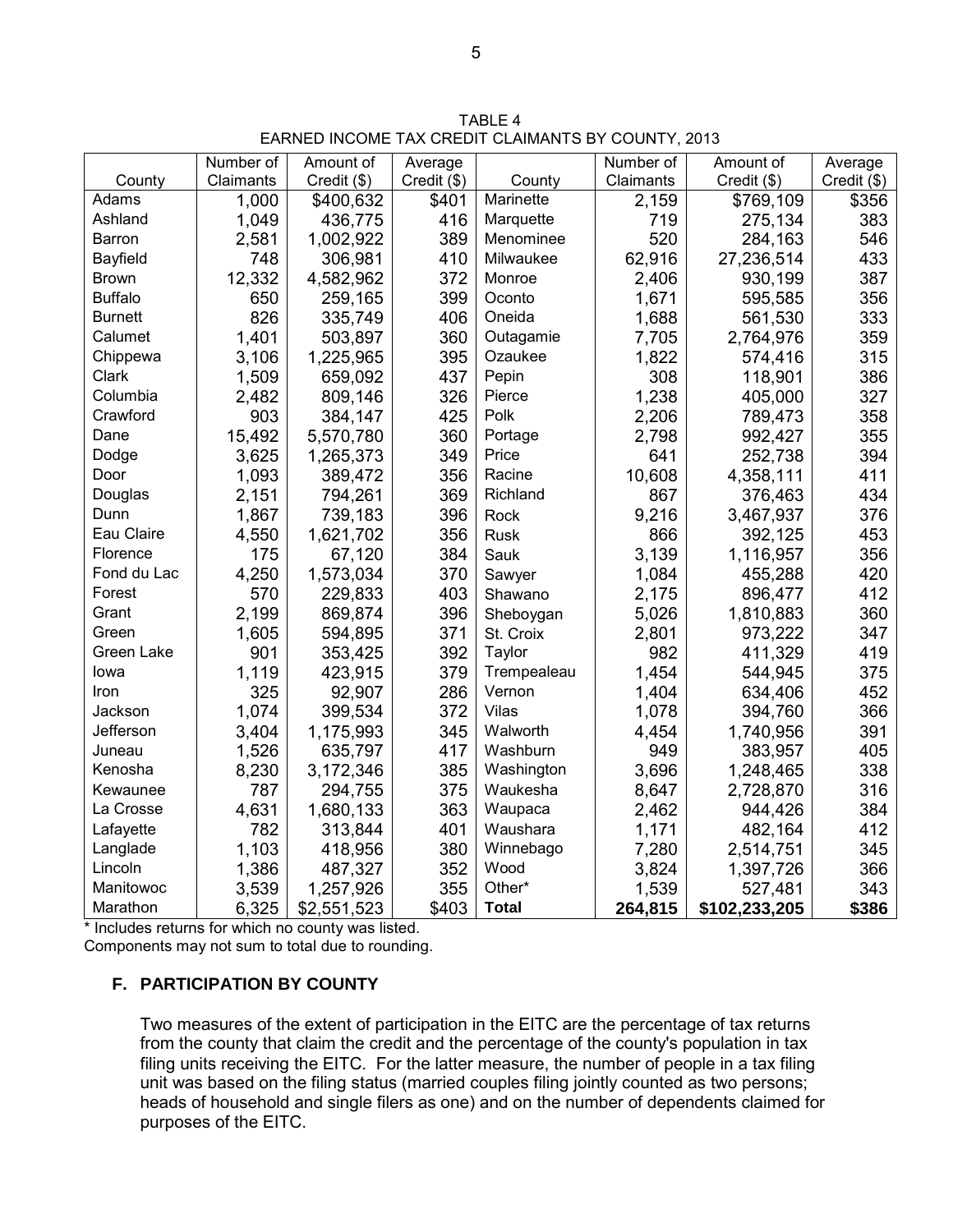Table 5 shows both of these measures; again Menominee County stands out with far higher participation than any other county. While the EITC was claimed on 9.2% of all tax returns statewide, 35.8% of Menominee County returns included a claim for the credit. Similarly, 37.8% of Menominee County's population was in tax filing units receiving the EITC. For all other counties, the percent of returns with the EITC ranged from 4.2% (Ozaukee County) to 14.3% (Milwaukee County and Ashland County) and the share of population in tax filing units receiving the EITC ranged from 6.3% (Ozaukee County) to 20.2% (Ashland County). Map 1 shows the percentage of tax returns from each county that claim the credit and Map 2 shows the percentage of each county's population in tax filing units receiving the credit.

|                 |         |             | Percent of |            |             | Percent of |
|-----------------|---------|-------------|------------|------------|-------------|------------|
|                 | Tax     | <b>EITC</b> | Returns    | 2013       | <b>EITC</b> | Population |
| County          | Returns | Returns     | with EITC  | Population | Population* | with EITC  |
| Adams           | 9,493   | 1,000       | 10.5%      | 20,834     | 3,098       | 14.9%      |
| Ashland         | 7,344   | 1,049       | 14.3%      | 16,097     | 3,259       | 20.2%      |
| Barron          | 22,532  | 2,581       | 11.5%      | 45,963     | 7,920       | 17.2%      |
| <b>Bayfield</b> | 7,434   | 748         | 10.1%      | 15,088     | 2,346       | 15.5%      |
| <b>Brown</b>    | 124,044 | 12,332      | 9.9%       | 251,495    | 36,344      | 14.5%      |
| <b>Buffalo</b>  | 6,610   | 650         | 9.8%       | 13,630     | 2,042       | 15.0%      |
| <b>Burnett</b>  | 7,232   | 826         | 11.4%      | 15,496     | 2,543       | 16.4%      |
| Calumet         | 21,845  | 1,401       | 6.4%       | 49,405     | 4,252       | 8.6%       |
| Chippewa        | 28,806  | 3,106       | 10.8%      | 62,918     | 9,647       | 15.3%      |
| Clark           | 14,215  | 1,509       | 10.6%      | 34,721     | 4,974       | 14.3%      |
| Columbia        | 28,641  | 2,482       | 8.7%       | 56,804     | 7,335       | 12.9%      |
| Crawford        | 7,684   | 903         | 11.8%      | 16,658     | 2,851       | 17.1%      |
| Dane            | 258,510 | 15,492      | 6.0%       | 497,021    | 44,977      | 9.0%       |
| Dodge           | 41,344  | 3,625       | 8.8%       | 88,875     | 10,962      | 12.3%      |
| Door            | 14,961  | 1,093       | 7.3%       | 27,966     | 3,346       | 12.0%      |
| Douglas         | 19,755  | 2,151       | 10.9%      | 44,279     | 6,373       | 14.4%      |
| Dunn            | 18,731  | 1,867       | 10.0%      | 43,887     | 5,811       | 13.2%      |
| Eau Claire      | 48,818  | 4,550       | 9.3%       | 99,734     | 13,586      | 13.6%      |
| Florence        | 2,060   | 175         | 8.5%       | 4,381      | 541         | 12.3%      |
| Fond du Lac     | 49,282  | 4,250       | 8.6%       | 101,984    | 12,824      | 12.6%      |
| Forest          | 4,141   | 570         | 13.8%      | 9,210      | 1,780       | 19.3%      |
| Grant           | 22,541  | 2,199       | 9.8%       | 51,723     | 6,879       | 13.3%      |
| Green           | 18,067  | 1,605       | 8.9%       | 36,799     | 4,870       | 13.2%      |
| Green Lake      | 9,239   | 901         | 9.8%       | 19,093     | 2,812       | 14.7%      |
| lowa            | 11,551  | 1,119       | 9.7%       | 23,740     | 3,451       | 14.5%      |
| Iron            | 2,965   | 325         | 11.0%      | 5,848      | 939         | 16.1%      |
| Jackson         | 9,135   | 1,074       | 11.8%      | 20,551     | 3,287       | 16.0%      |
| Jefferson       | 39,600  | 3,404       | 8.6%       | 83,940     | 10,171      | 12.1%      |
| Juneau          | 11,993  | 1,526       | 12.7%      | 26,912     | 4,764       | 17.7%      |
| Kenosha         | 76,823  | 8,230       | 10.7%      | 166,915    | 24,238      | 14.5%      |
| Kewaunee        | 9,920   | 787         | 7.9%       | 20,604     | 2,479       | 12.0%      |
| La Crosse       | 55,634  | 4,631       | 8.3%       | 115,928    | 13,910      | 12.0%      |
| Lafayette       | 7,765   | 782         | 10.1%      | 16,883     | 2,476       | 14.7%      |
| Langlade        | 9,481   | 1,103       | 11.6%      | 19,835     | 3,397       | 17.1%      |
| Lincoln         | 13,842  | 1,386       | 10.0%      | 29,134     | 4,160       | 14.3%      |
| Manitowoc       | 39,541  | 3,539       | 9.0%       | 81,352     | 10,750      | 13.2%      |
| Marathon        | 65,807  | 6,325       | 9.6%       | 134,679    | 19,740      | 14.7%      |

TABLE 5 EARNED INCOME TAX CREDIT PARTICIPATION BY COUNTY, 2013

\*The EITC population was based on the filing status (married couples filing jointly counted as two persons; heads of household and single filers as one) and on the number of dependents claimed for purposes of the EITC.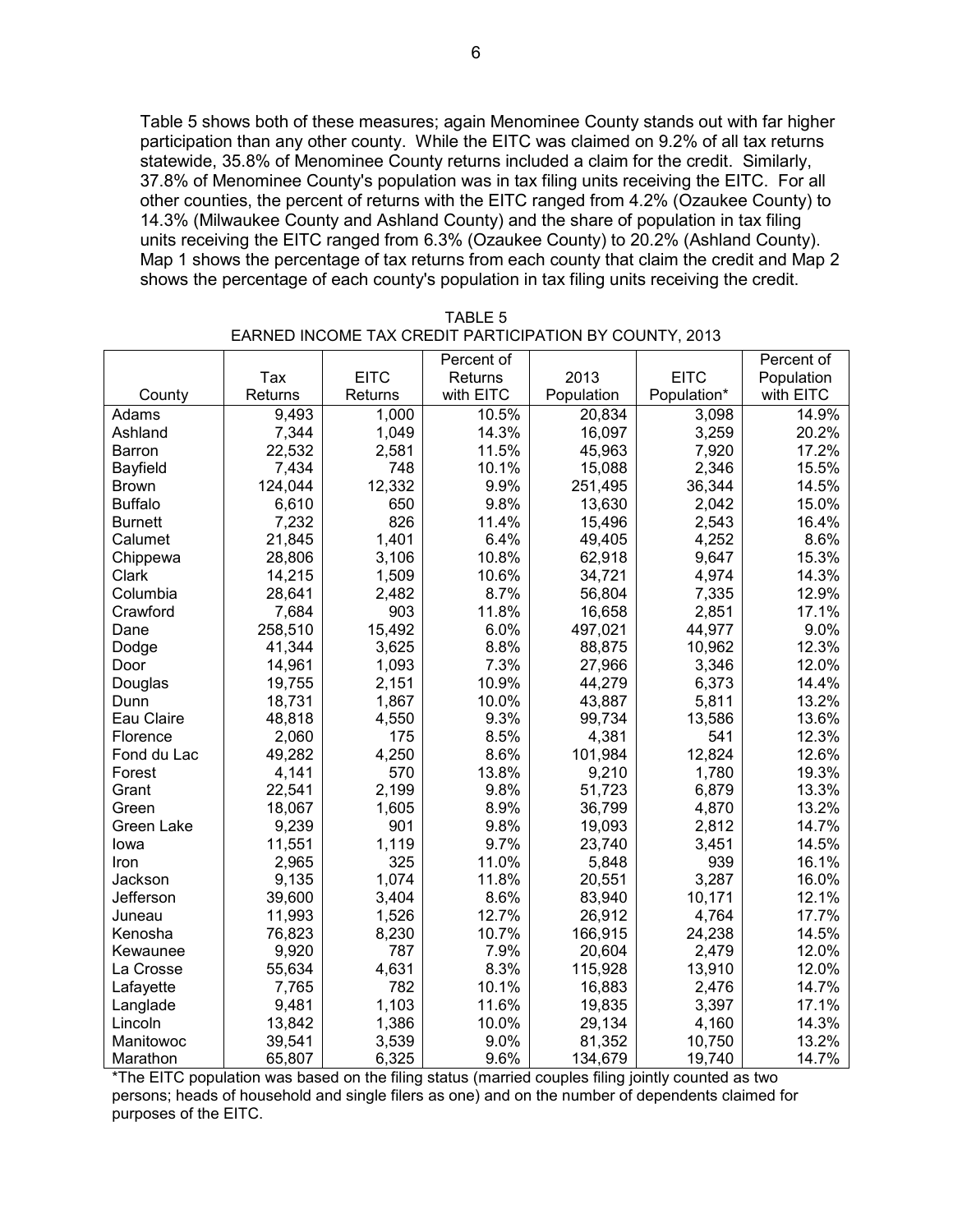|             |           |             | Percent of |            |             | Percent of |
|-------------|-----------|-------------|------------|------------|-------------|------------|
|             | Tax       | <b>EITC</b> | Returns    | 2013       | <b>EITC</b> | Population |
| County      | Returns   | Returns     | With EITC  | Population | Population  | with EITC  |
| Marinette   | 20,083    | 2,159       | 10.8%      | 41,732     | 6,527       | 15.6%      |
| Marquette   | 7,185     | 719         | 10.0%      | 15,376     | 2,215       | 14.4%      |
| Menominee   | 1,452     | 520         | 35.8%      | 4,221      | 1,596       | 37.8%      |
| Milwaukee   | 439,350   | 62,916      | 14.3%      | 950,410    | 181,887     | 19.1%      |
| Monroe      | 20,570    | 2,406       | 11.7%      | 45,198     | 7,432       | 16.4%      |
| Oconto      | 17,782    | 1,671       | 9.4%       | 37,898     | 5,158       | 13.6%      |
| Oneida      | 18,607    | 1,688       | 9.1%       | 36,042     | 4,996       | 13.9%      |
| Outagamie   | 90,891    | 7,705       | 8.5%       | 179,117    | 23,266      | 13.0%      |
| Ozaukee     | 43,884    | 1,822       | 4.2%       | 86,705     | 5,437       | 6.3%       |
| Pepin       | 3,446     | 308         | 8.9%       | 7,448      | 954         | 12.8%      |
| Pierce      | 18,023    | 1,238       | 6.9%       | 40,940     | 3,659       | 8.9%       |
| Polk        | 20,559    | 2,206       | 10.7%      | 44,213     | 6,690       | 15.1%      |
| Portage     | 32,783    | 2,798       | 8.5%       | 70,903     | 8,550       | 12.1%      |
| Price       | 6,814     | 641         | 9.4%       | 14,117     | 2,040       | 14.5%      |
| Racine      | 92,806    | 10,608      | 11.4%      | 195,174    | 31,152      | 16.0%      |
| Richland    | 7,790     | 867         | 11.1%      | 18,015     | 2,826       | 15.7%      |
| Rock        | 75,944    | 9,216       | 12.1%      | 160,148    | 27,176      | 17.0%      |
| Rusk        | 6,428     | 866         | 13.5%      | 14,772     | 2,813       | 19.0%      |
| Sauk        | 32,213    | 3,139       | 9.7%       | 62,041     | 9,429       | 15.2%      |
| Sawyer      | 7,742     | 1,084       | 14.0%      | 16,670     | 3,284       | 19.7%      |
| Shawano     | 19,028    | 2,175       | 11.4%      | 41,875     | 6,775       | 16.2%      |
| Sheboygan   | 57,138    | 5,026       | 8.8%       | 115,386    | 15,313      | 13.3%      |
| St. Croix   | 40,036    | 2,801       | 7.0%       | 85,249     | 8,418       | 9.9%       |
| Taylor      | 8,854     | 982         | 11.1%      | 20,720     | 3,151       | 15.2%      |
| Trempealeau | 14,711    | 1,454       | 9.9%       | 29,086     | 4,420       | 15.2%      |
| Vernon      | 12,839    | 1,404       | 10.9%      | 29,930     | 4,642       | 15.5%      |
| Vilas       | 10,738    | 1,078       | 10.0%      | 21,465     | 3,278       | 15.3%      |
| Walworth    | 47,577    | 4,454       | 9.4%       | 102,579    | 13,675      | 13.3%      |
| Washburn    | 7,991     | 949         | 11.9%      | 15,928     | 2,984       | 18.7%      |
| Washington  | 65,945    | 3,696       | 5.6%       | 132,612    | 11,054      | 8.3%       |
| Waukesha    | 198,697   | 8,647       | 4.4%       | 391,478    | 25,390      | 6.5%       |
| Waupaca     | 25,373    | 2,462       | 9.7%       | 52,354     | 7,587       | 14.5%      |
| Waushara    | 11,001    | 1,171       | 10.6%      | 24,481     | 3,705       | 15.1%      |
| Winnebago   | 80,579    | 7,280       | 9.0%       | 167,862    | 21,531      | 12.8%      |
| Wood        | 37,364    | 3,824       | 10.2%      | 74,583     | 11,562      | 15.5%      |
| Total**     | 2,883,384 | 264,815     | 9.2%       | 5,717,110  | 790,167     | 13.8%      |

TABLE 5 (continued) EARNED INCOME TAX CREDIT PARTICIPATION BY COUNTY, 2013

\*\* Includes returns for which no county was listed.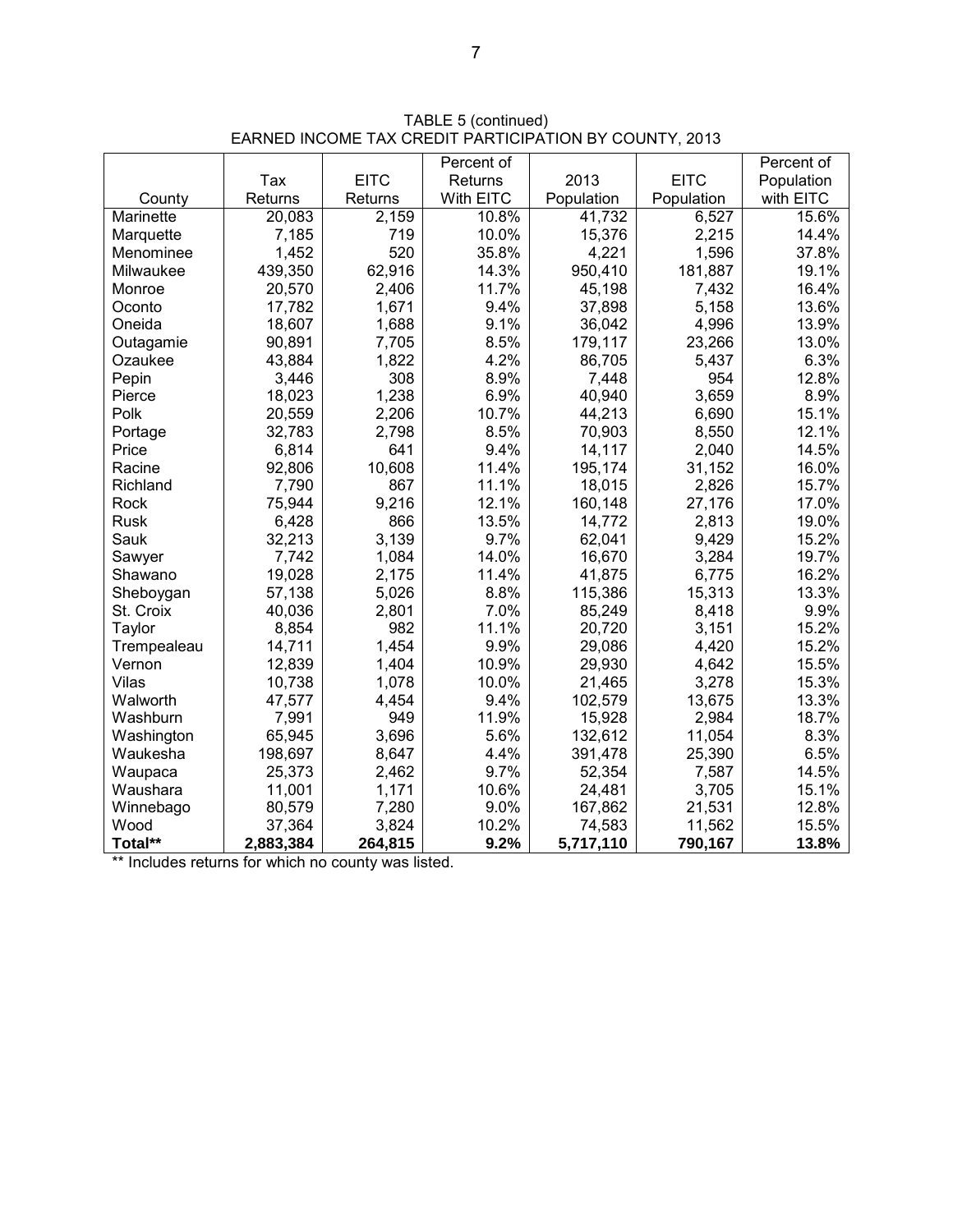